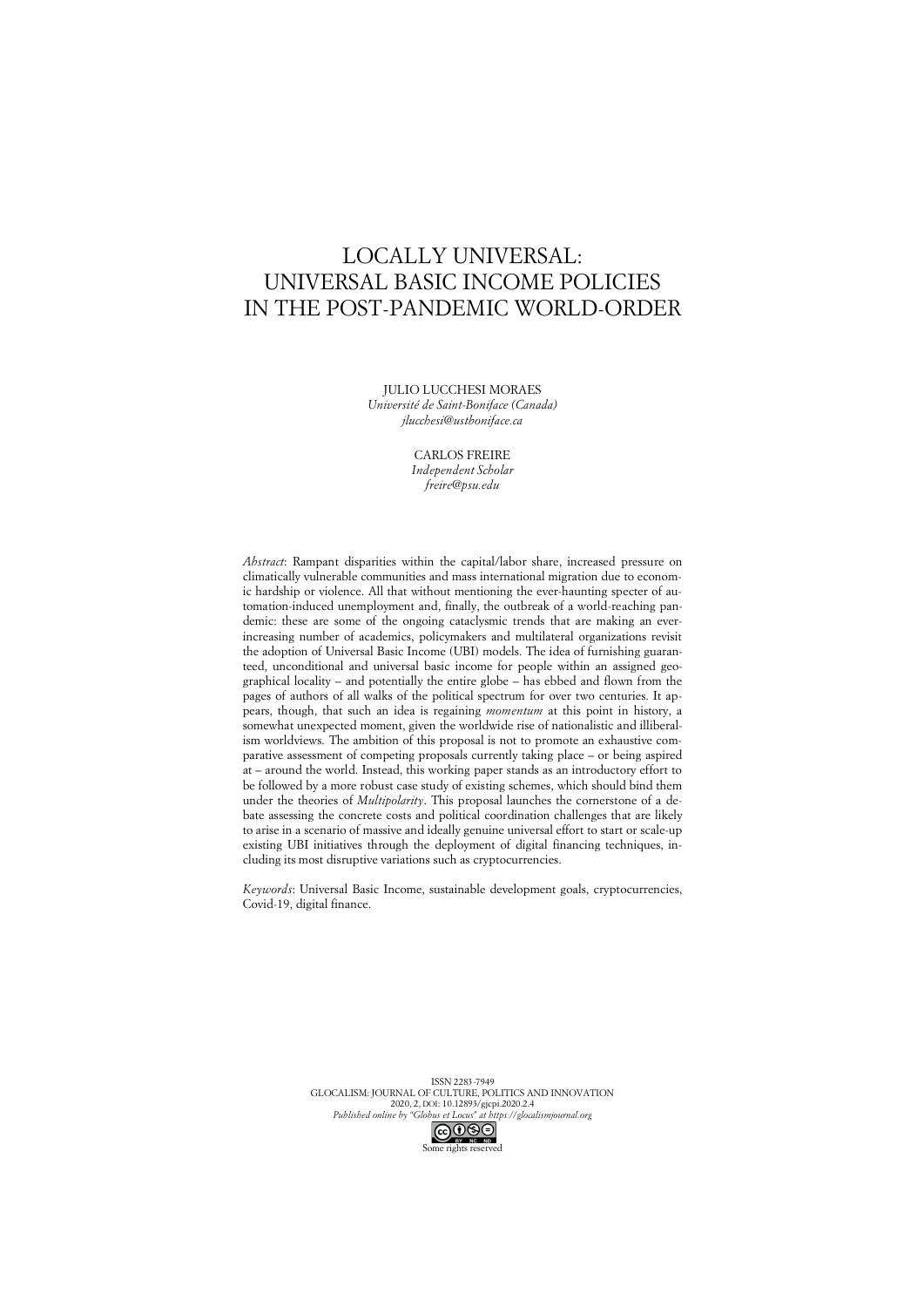### IN THE BEGINNING WAS THE WORD – WHICH ONE, THOUGH? UBI AND ITS RHETORIC

Universal basic income (UBI), Citizens' dividend, social wage, demogrant, negative income tax, basic capital, but also citizenship income, state bonus or stabilization grant – an everexpanding vortex of letters, words and signifiers whose mere enouncement evoke both the sum of all fears and the cure for all ills. UBI – in its playful and quasi-divine promises – seems to be an acronym better fit for a fantastic short-story devised by the creative pen of Argentinean writer Jorge Luis Borges than the pages of legal texts or macroeconomic handbooks. An everlasting pecuniary provision to secure dignified subsistence for all, no matter who, where or how, no matter for how many or how long and, above all, no matter why. Could this indeed be the land of milk and honey, the manna-tree forests depicted in ancient biblical scriptures or the ultimate answer to the political question proposed by Canadian philosopher Charles Taylor ("What would it mean to come to a genuine, unforced international consensus on human rights?" (Taylor 1996).

And, if so, how do we move past the critical breaking zone of distrust? How do we supersede local cultural differences and bigotries and put forward a shared program for a shared human angst? How can we truly operationalize such policies and, at the same time, securing the emancipatory potentialities of this agenda on a truly global scale? Should we not (in a somewhat dystopian framework) see that the existence of a quasi-universal ethical consensus<sup>1</sup> on the merits of such a proposal might, paradoxically, be the reason why it will be everlastingly disputed and maybe even unadopted?

Claiming the socioeconomic merits of UBI is as easy and as divisive as claiming the natural entitlement to any other universalistic prerogative (Adami 2012; Franzoni, Sánchez-Ancochea 2016; Kildal, Kuhnle 2005; Shijun 2009). And yet, to paraphrase the famous passage from George Orwell's *Animal Farm*, the unpleasant reality is that all universalistic programs are equal, but some are more equal than others (Laclau et al. 2000). For that reason, it is precisely the "U" component of the UBI agenda in its differential – not to say ideologically opposing –

ISSN 2283-7949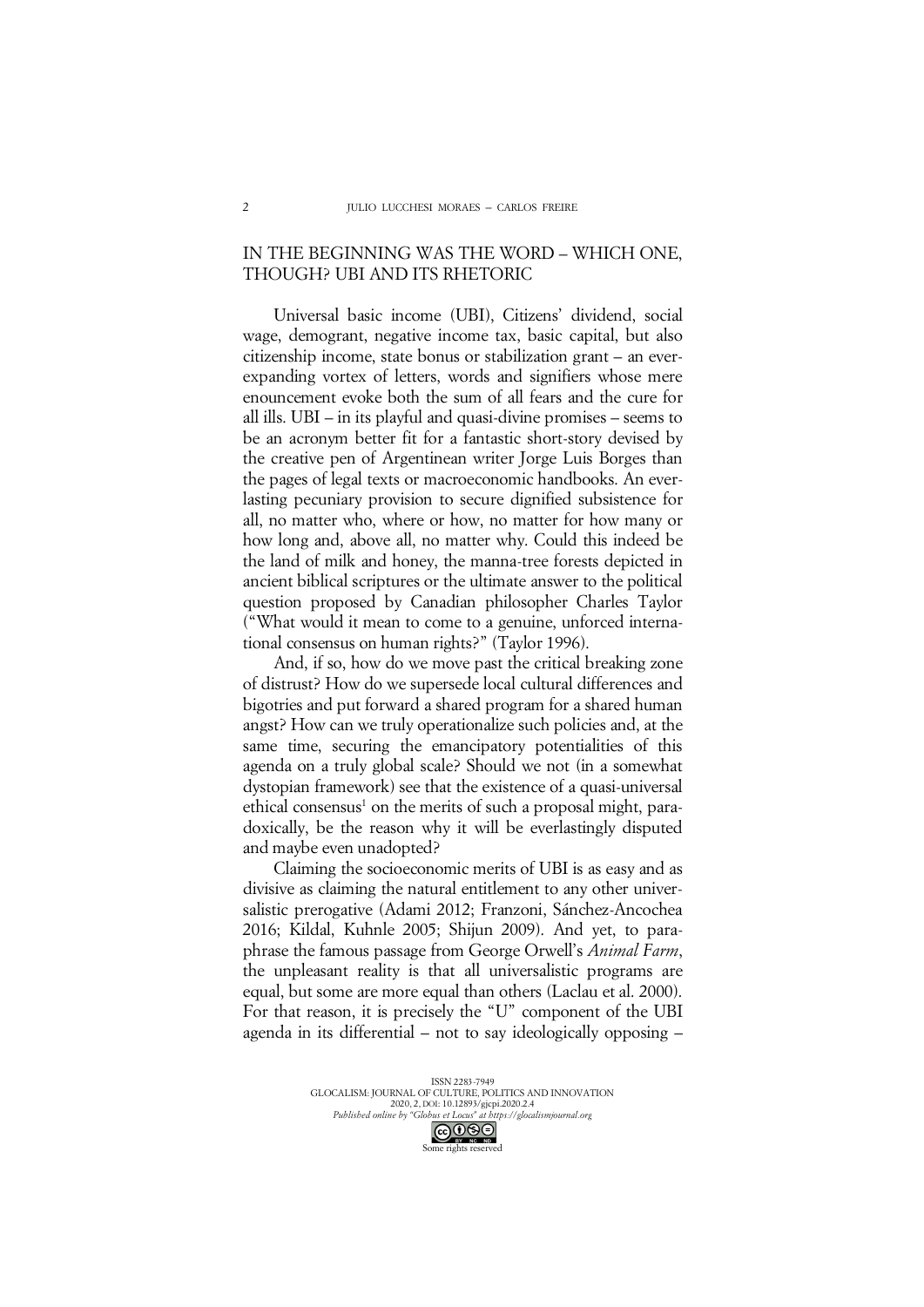epistemological points of view that which our article intends to problematize. We believe that the existence of heterogeneous theoretical apparatuses to justify the implementation of UBI is not, in any way, neutral and that the theoretical and political polyphony (or equivocity) does pose a significant hindrance to an effective realization of UBI on a global level.

The acknowledgment of differential variations of universalisms makes it possible to identify some distinct – although not always explicit – analytical assumptions. Despite claiming to be for all, UBI policies emanate from preconceived – and often unannounced or even subconscious – categories of recipients deemed ideal. As a result, even in a hypothetical scenario where UBI is fully implemented, the transformative outcomes would qualitatively differ from one place, person, or cultural environment to another. This paradoxical diagnosis does not necessarily stem from the distinct starting points of participants but from the equally important mobilization of locally articulated operative (qua intermediate) categories and terminologies (Coutinho 2014). Again, all universalisms are equal, but some will always be more equal than others. Thus, a UBI policy designed to reach individuals will be inherently distinct from competing versions whose target audiences are whether they have been explicitly determined or not – families, citizens, children, elders, women, minorities, members of a given social classes, workers from a given economic sector, inhabitants of a specific region, practitioners of a particular creed and so on. Furthermore, as we wish to further discuss, this is a field of no neutral or merely technical options (Habermas 1970).

In a journey where the cargo carried is nothing less than humankind and its dignity, every single decision is critical. If the devil is in the details, small choices such as which cash transfer system is to be deployed to proceed with payments, which programming code is to be employed and which media is to be used to broadcast the program and announce its results are only a few out of a number of elements that may determine either the total success or the utter failure of the project. It would be of utmost naivety to believe assume that changes in the flow of resources would maintain unaltered ex-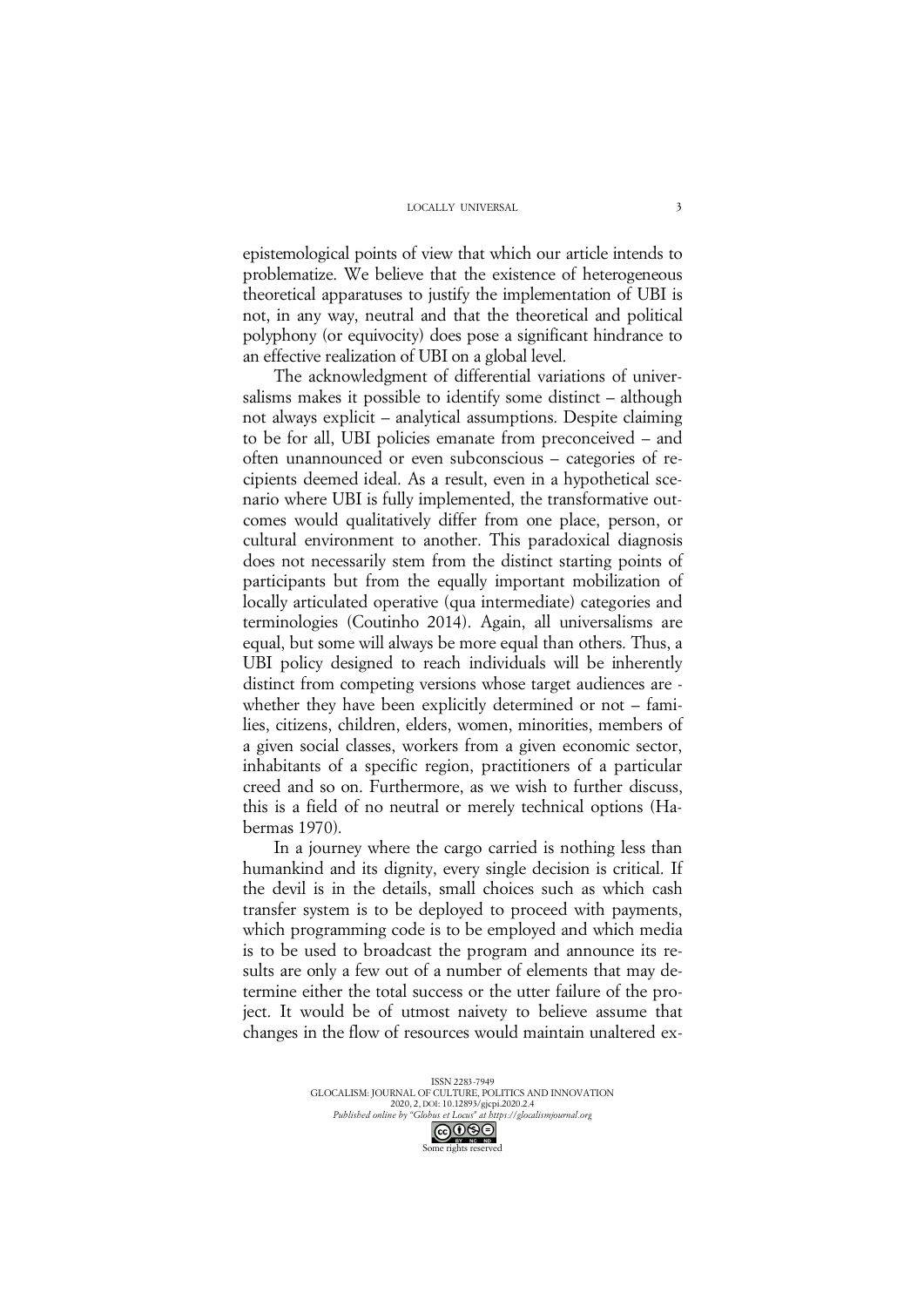isting sociopolitical pillar much endeared by the status quo and its supporting institutions. Perhaps the most candent example would be to conceive the effects of a radical shift of power relations in places severely marked by gender roles, where women have restricted autonomy within the economic domain.

Under the shadow of so many flaws, caveats and potential backlashes (some of which have already mapped, others being still completely unforeseeable), and before the possibility of such a weak and pallid outcome, one tends to question whether UBI could indeed be upheld. It is, after all, a limited attack on economic hardship by means of a process of unequal equalization of money. This notwithstanding, supporting arguments abound, varying as much as the political position of the UBI proponents behind them. Perhaps that is due to the fact that, given the context of massive and traumatic human displacement, automation-induced unemployment and, finally, a game-changing world pandemic, one should also concede it is fair to ask whether a program based on the unequal distribution of equity is not better – or at least less damaging – than the [non]alternative offered by the status quo of international capitalism in one of its most perverse [by?]products: the universalization of wealth inequalities within and amongst countries.

Thus, our intellectual ambition here is to further ingrain the promise that an increase in the number of debates on this topic might, eventually, lead to: *a*) the widespread demystification of the nature and ambitions of such programs through the presentation of differential justificatory lines for their implementation; *b*) an enhanced comprehension of the distinct emancipatory levels each of these programs may bring (or, conversely, hinder); and, finally, *c*) a Panglossian call for minimal levels of international coordination within the topic, an appeal which does not entail *convergence* or absolute standardization when it comes to the design, application or replication of said programs regarding their local, national or supranational inflections.

> ISSN 2283-7949 GLOCALISM: JOURNAL OF CULTURE, POLITICS AND INNOVATION 2020, 2, DOI: 10.12893/gjcpi.2020.2.4 *Published online by "Globus et Locus" at https://glocalismjournal.org*

> > Some rights reserved

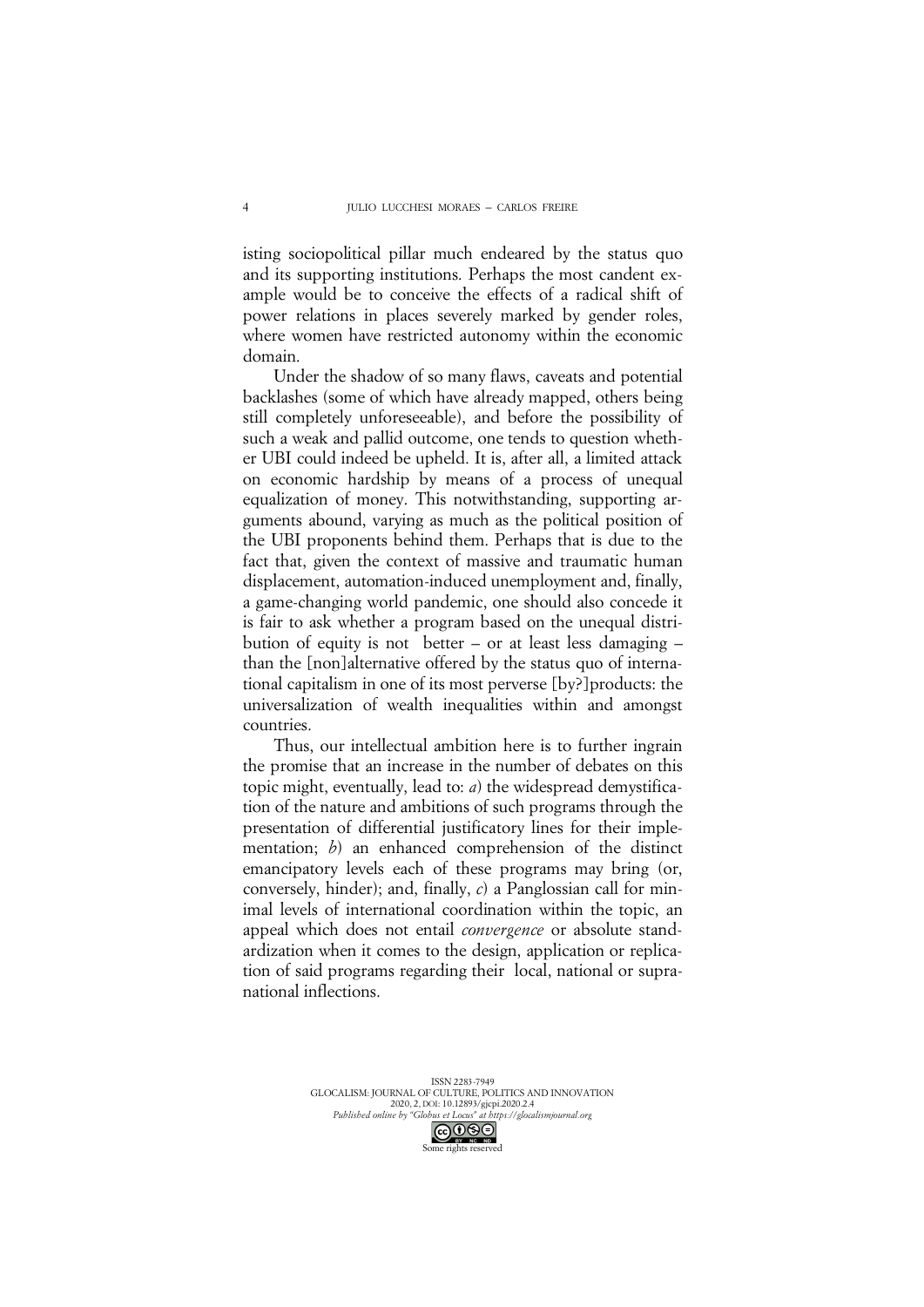### THE CORE OF THE HYSTERIA, HYSTERIA AT THE CORE: UBI AND/IN THE WEST

Pointing the exact historical origins of the UBI debate is as controversial as defining a flawless or universally applicable model. Less divisive, however, is acknowledging that this agenda is gaining traction worldwide and has been translated into different national or even sub-national sociopolitical grammars as the data presented here shows.

Figure 1 depicts the monthly searches conducted worldwide on the World Wide Web through the most popular online search engine (Google) for "UBI" and UBI-related terms between January 2004 and June 2020. Despite its simplicity and methodological problems<sup>2</sup>, this seems to be a relatively reliable proxy method of measuring the increasing and geographically scattered interest on the topic. Interest on the topic has also skyrocketed in the last two months (March and April 2020)<sup>3</sup>.

Even with its potential shortcomings, the information on queries performed on this leading online search engine allows for a more refined understanding of the issue. For instance, we can assert that UBI has been (and remains) a concern predominant in developed economies. By analyzing figure *2*, which shows the amount of searches sorted by their internet protocol addresses (IPs) location up until March 2020<sup>4</sup>, one can clearly see that most of the searches have originated from developed regions of the globe, namely EU-Members (the UK excluded), which were responsible for 29.9 per cent of the total and other developed localities such as Australia and New Zealand, which combined corresponded to 10.0 per cent of the searches, followed by Canada (9.9 per cent), the United Kingdom (5.0 per cent) and the United States (4.7 per cent). Despite this, interest among emerging nations has also been substantial. From the 2,590 identified searches on the proposed topics, 520 (20.1 per cent) of them occurred in devices located within the Global South, where India (4.6 per cent), the Philippines (2.9 per cent) and Kenya (2.2 per cent) have been the most active localities<sup>5</sup>.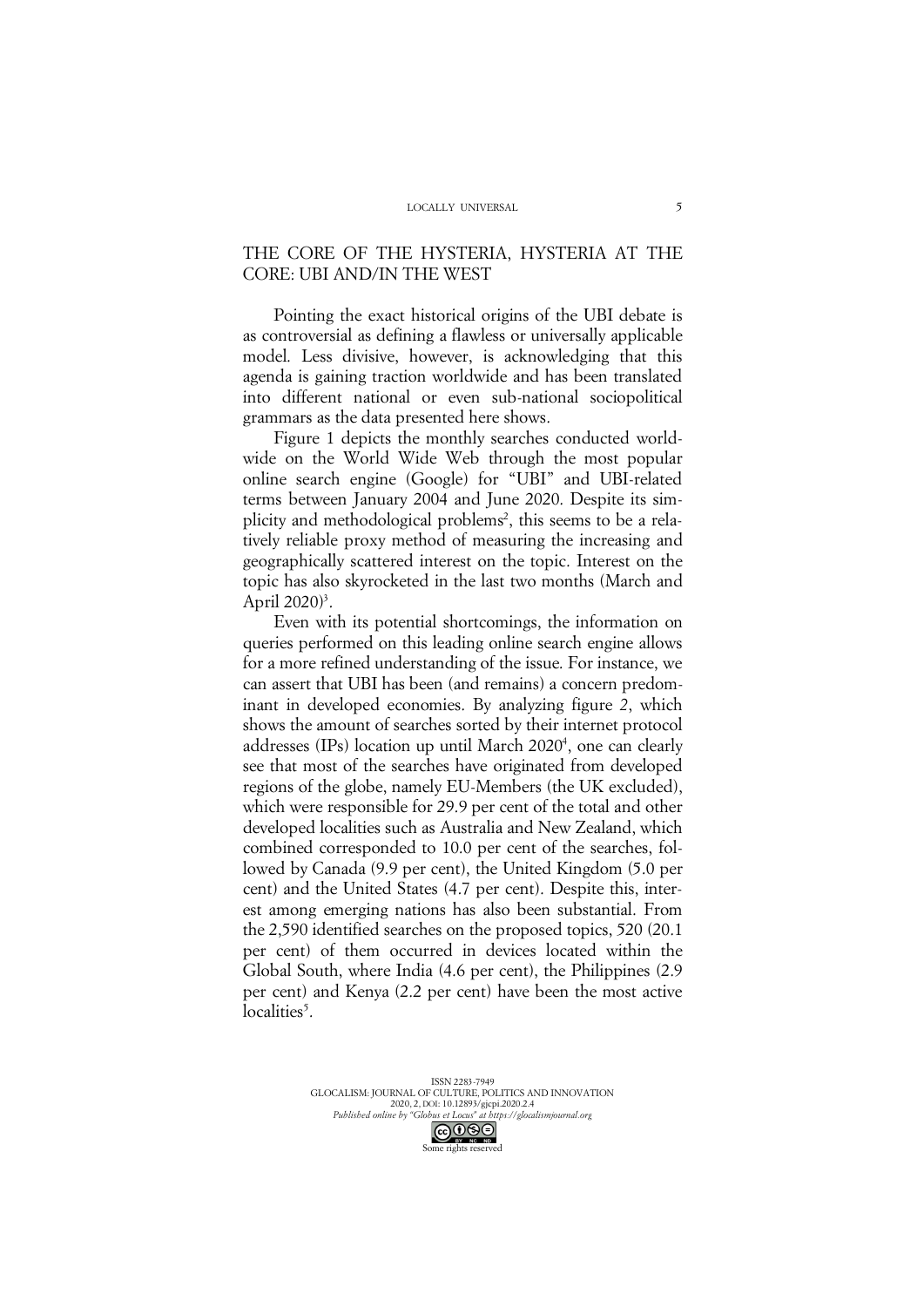6



Fig. 1. *UBI and Ubi-Related searches on Google (all Countries).*



Fig. 2. *Scearches by Country and by developmental stage of countries.*

Source: *Google trends, compiled by the Authors.*

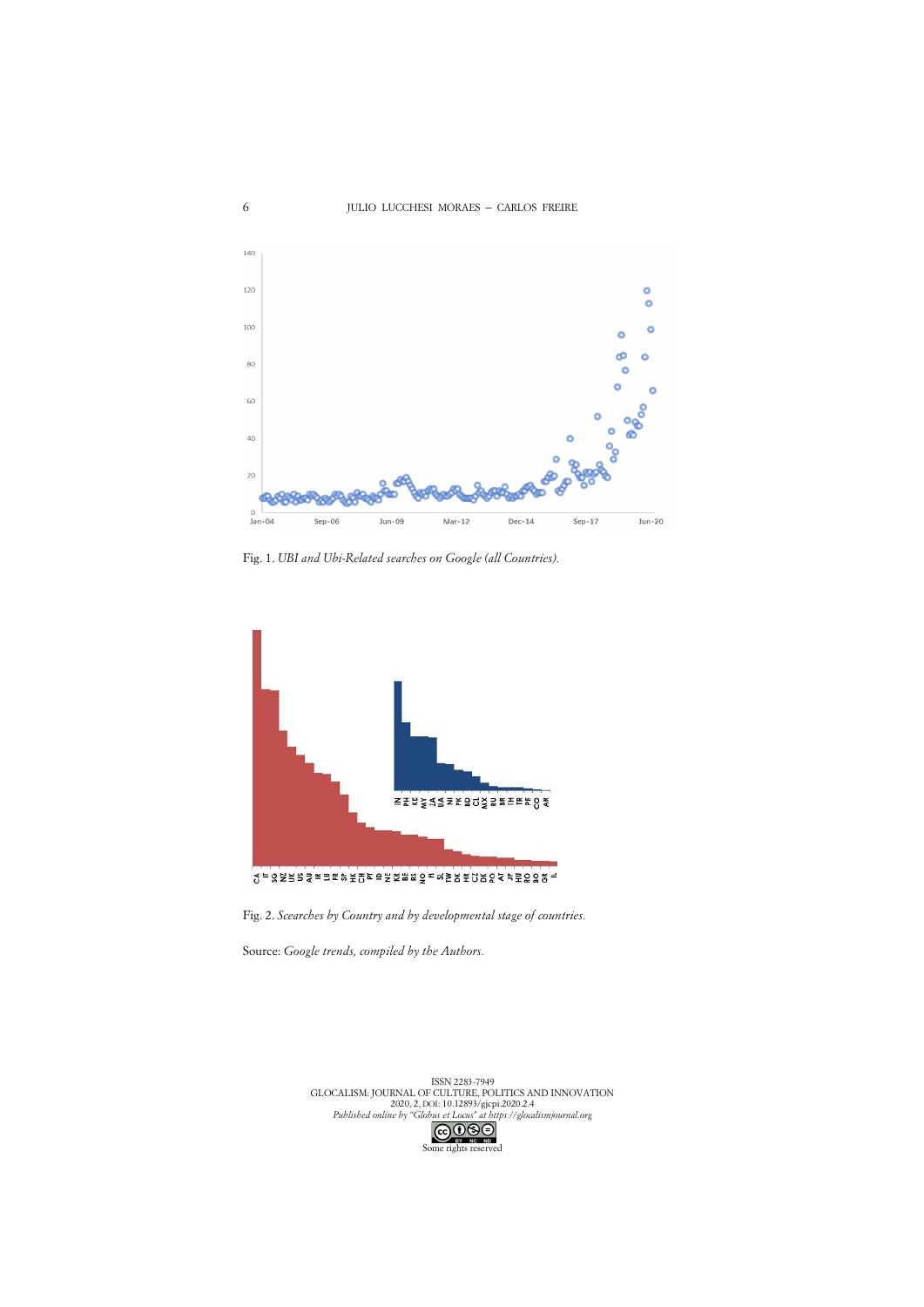#### LOCALLY UNIVERSAL

At this point, it is necessary to indicate the obvious and fundamental implication of this hypothesis. As a candent political topic, UBI (perhaps more than any other matter within the economic domain) is virtually unapproachable without serious consideration of the locally, nationally, or regionally constrained intellectual traditions as well as embedded sociopolitical frameworks. Regardless of that, one could question if the geographical concentration of such debates within the Global North might not end up engendering some form of epistemicide within the Global South (Santos 2016). Our argument here is that even the most trivial – and allegedly neutral – methodological choice (e.g.: how to compose a statistically significant sample to run a pilot study or how to define money, cash, income, basic needs, etc.) will be saturated with local (or, perhaps, more accurately, glocal) politico-ideological layers.

This inherent localized nature of UBI does not mean that references to non-national experiences are absent from the literature, much on the contrary. Our argument, however, is that in selecting certain places in particular (such as Finland, Alaska or even Canada) to serve as paragons and as exemplary experiments, several authors behind the UBI agenda seem to be applying a rhetorical strategy in an attempt to be heard by their peers, policymakers and by the general audience. As a result, UBI frequently appears indexed to a bestiary of eccentric – or, from the standpoint of most countries, truly chimeric – socioeconomic patterns construed by the inhabitants and policymakers of yonder regions of the globe<sup>6</sup>. The practical implications of working under this ideological ditch between idealized hyper-developed places (against the rest of the World) are particularly harmful when it comes to advancing the UBI agenda.

### THE "NATURAL" NEXT STEP: RISKS OF LIBERAL **CAPTURE**

The core of the liberal concern revolves around the logical *deduction* of the potential merits of the UBI project. As it operates from the perspective of a teleological narrative, the liberal

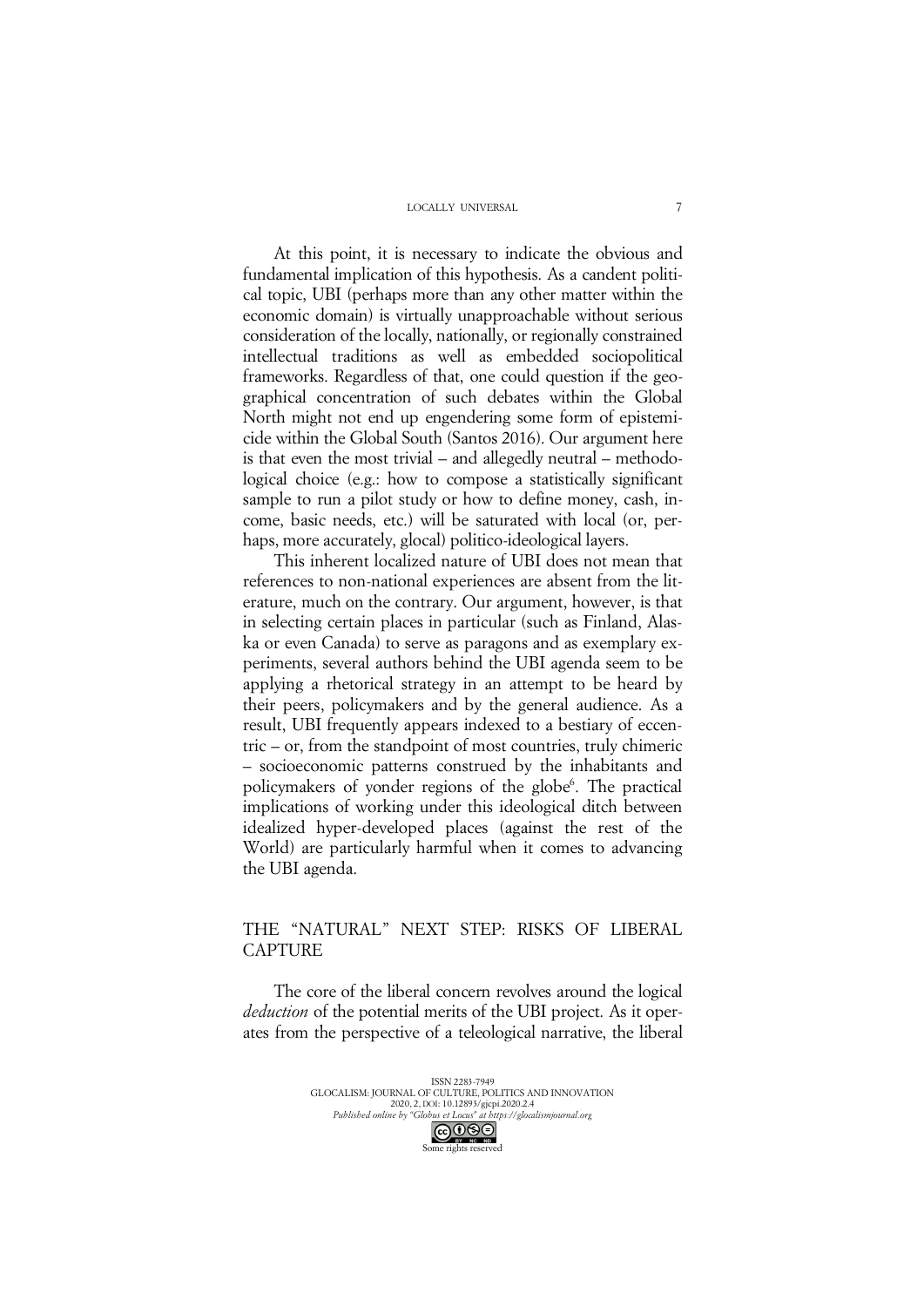UBI seems to be the natural next step of advanced societies in their ever-expanding developmental journey – or, in Marxist terms, the unfolding of capital accumulation. This accumulation, in its turn, is now found hindered by technological unemployment, which translates into a potential decrease in the consumer spending capacity. This approach has its grounds on traditional micro and macroeconomic modeling, indicating how UBI would fit within such academically consecrated theoretical frameworks (Standing 2017; Widerquist et al. 2005).

We further argue that the zealous mathematical rigor deployed by some of the intellectual exercises (usually performed by mainstream economists) devoted to the issue (Colombino 2010, 2015; Sommer 2016; Tcherneva 2017) seems to be related to this persuasive strategy, i.e., an informed attempt to indicate the validity and the pertinence of UBI programs beyond the mythical walls of idealized modern-day *Valhalas*.

Another group of authors – which we could label as reformists – also place UBI within a teleological debate. Despite operationalizing their narrative within major liberal categories (individual freedom, for instance), they diverge in their hope to, in a way, reserve a separate locus for UBI outside – at least partially outside- the universe of economics. Variations of these debates can be seen in the approximation of UBI to the discussions on Social Justice (Parijs 2009), Human Development (qua Amartya Sen's debate on human capabilities) (Yamamor 2004) or Human Rights (Birnbaum 2010, 2012, 2013; Kobak 2016).

### ECLECTICISM: IS UBI A TOPIC IN THE LEFTIST FRONT?

Differential positions also occur when the topic is framed from the leftist perspective. Again, debates take place within a heterogeneous spectrum, with some authors defending conceptual proximity of the issue to the original Marxist project (Howard 2002) some praising it on the grounds of Utopian Socialism (Cunliffe, John 2001) and some debating it through the lenses of a hypothetic post-capitalist phase of human his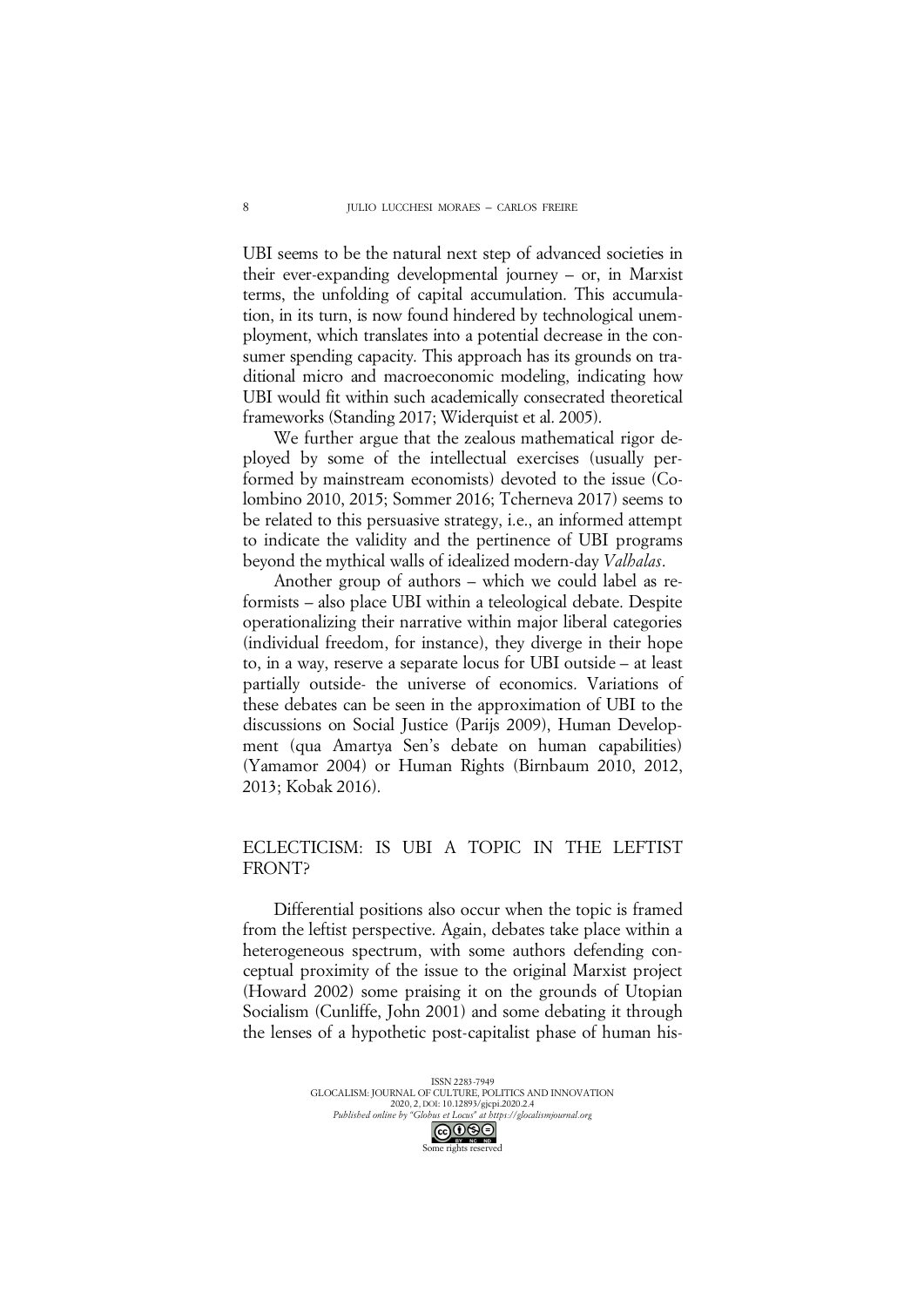tory (Davies 2017). Finally, we have identified a series of UBI debates emanating from the universe of Labor Unionism and its concern over employment and potential threats to other existing social benefits. UBI could, in this sense, be even conceived as a degenerated form of austerity (Coote, Yazici 2019; Ortiz et al. 2018; Public Employees 2017).

Still within the leftist critique, UBI has found a prominent place in Feminist thinking (Koslowski, Duvander 2018; Lakeman et al. 2004; Schulz 2017; Terbonßen 2017). From a gendered perspective, the true promises of UBI relate to its potential to break societal unbalances. According to this interpretation, a guaranteed income could reduce the unequal efforts within areas such as unpaid labor (care economics). In some cases, UBI appears as some sort of price tag towards the promotion of true gendered egalitarianism. Guaranteed income figures serve, in a way, as a form of financial atonement for structurally diminished levels of women's (or other individuals discriminated with regards to their gender or sexual orientation, such as LGBTQ+) agency.

Without leaving the realms of Utopianism, we can further explore an argument on a potential transatlantic divide in UBI debates (Callan et al. 1999; Martinelli 2017). In addition to the North-South axis, transnational projections also materialize through a mainly North American idealization of the Western European Welfare model. Intriguingly enough, while still operationalizing through individualized payments, UBI appears in these works somewhat like an antidote against the disintegration of societal and/or communal ties. The epistemological atomism which constitutes the sheer kernel of mainstream (North-American) Economic Thought is substituted by some degree of societal aggregation, which could mean a region, a nation, a continent or, in its most ambitious propositions, the entire planet (Bay, Pedersen 2006; Christensen 2002; McGahey, Stiglitz 2018; Moss et al. 2019). It is precisely in this varying method of aggregating persons and regions that differences may appear.

The final position we present in this tour-de-force of Western reflections around UBI is what we, the authors, are choosing to call the consensualist approach. This approach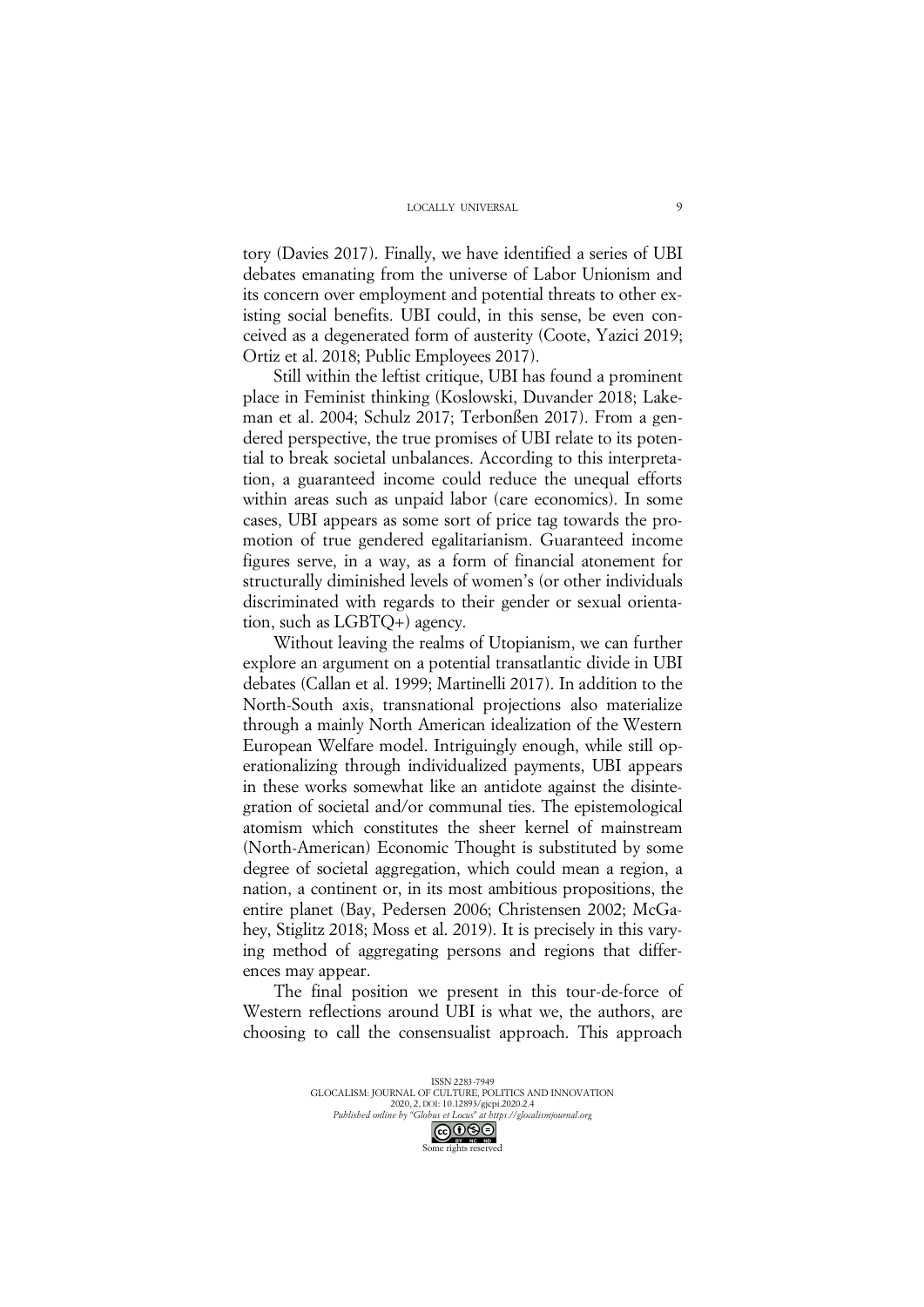aims precisely at diminishing friction between the diverging interpretations by proposing a unified (Gramsci-esque?) defense for UBI regardless of its informing rationality. A provoking thought would then be to question up to which point this alleged universal defense of UBI is not embedded in the ideological premises of a specific (namely Western) Universalism, informed – consciously or not – by the communalistic values of Christianity, both in its Catholic and Protestant variations (Boraks 2018).

## COMPETING UNIVERSALITIES: THE RISKS OF POP-ULISTIC CAPTURE OF UBI WITHIN AND BEYOND THE WEST

This is, indeed, a remarkably interesting aspect of the debate. As a matter of fact, this is precisely where UBI starts being confronted by strong and perhaps insurmountable ideological confrontation. Despite being universal in its name, UBI demands the constitution – both at the concrete and the unconscious level – of some sense of commonality (or community). In fact, it is no wonder that UBI is not unusual in the right or even the far-right political ambiances (Roosma 2020). Therefore, it is not implausible to envision the topic being somehow appropriated by right-wing regionalist or nationalist partisans to maintain localized (nationally, religiously, or regionally based) group cohesion. The outcome of these feuds might be the surge of parallel models, each claiming in some surreal fashion to have a better (more universal) model than their rivals and their competing (alternative) versions. It stands to reason that the greatest challenge within this agenda will then precisely be finding and then retaining a truly universalistic ambition.

The identification with a Christian-inspired axiological matrix *–* even in its subtle variations *–* ascribes a whole additional layer of complexity to the UBI agenda. If all of our arguments on the ideological contours of this debate are to be considered, it would be naive to believe there are not latent religious-based arguments surrounding the implementation of

> ISSN 2283-7949 GLOCALISM: JOURNAL OF CULTURE, POLITICS AND INNOVATION 2020, 2, DOI: 10.12893/gjcpi.2020.2.4 *Published online by "Globus et Locus" at https://glocalismjournal.org*

> > Some rights reserved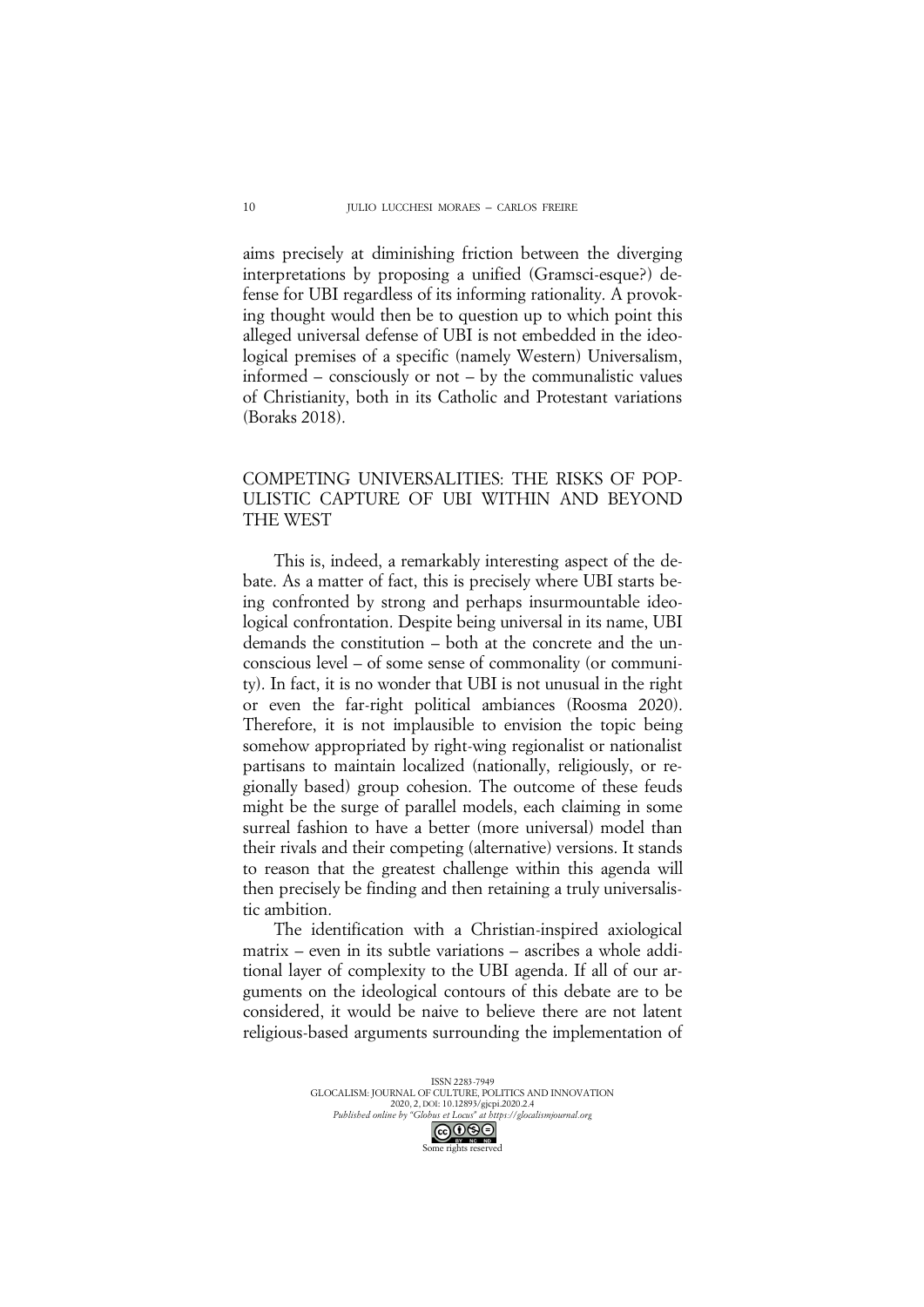this policy. In the lack of our ambition to assess the concurrent religious-based arguments against the others, it would be more productive to problematize up to which extent the UBI debate stresses one of the capital Western liberal democratic pillars: the religion-state divide. This split will be considered here under the perspectives of both the realm of academic reflection and the views of policy design and implementation. It is worth noting at this point that allowing religious morality(ies) to enter the debate have substantial epistemological implications.

UBI ends up finding itself right in the eye of the biggest theoretical conundrum of our times, Multiculturalism. A possible and hopefully productive approach to this topic is the mobilization of the debates which contemplate the several modalities of universalism as proposed by concepts such as cosmopolitanism (Benhabib 2006) or to give way to Global South Epistemologies (Santos 2016). There are some benefits in widening the analytical approach to better accommodate regionalized variations to the UBI debate, especially when it comes to addressing what has been deemed last-mile challenges<sup>7</sup>. On the other hand, abandoning the ambitions (at the theoretical level) of truly universally accorded goals poses the caveat of validating localized or perhaps ultra-localized worldviews which might be in severe disaccord with the sheer principles of equality carried by the UBI agenda, at least in its Western variation.

A brief review of the specialized bibliography indicates that this type of culturally intensive approach has indeed been increasing. It is certainly interesting to reflect, for instance, on the elective affinities which are being portrayed between the contemporary Chinese (neo-Confucian, yet communist) Welfare model and its own locally developed UBI model, the Dibao (Gao 2017; Golan et al. 2015; Solinger 2014, 2015). There has also been an academic exploration on the compatibilities between the Qur'anic knowledge and the provision of basic income within the Islamic world (Bullock, Al-Shami 2019; Salehi-Isfahani, Mostafavi-Dehzooei 2017; Suplicy 2008; Tabatabai 2012). Under the risk of perfoming a massive generalization, we could also point out approximations of debates

> ISSN 2283-7949 GLOCALISM: JOURNAL OF CULTURE, POLITICS AND INNOVATION 2020, 2, DOI: 10.12893/gjcpi.2020.2.4 *Published online by "Globus et Locus" at https://glocalismjournal.org*

Some rights reserved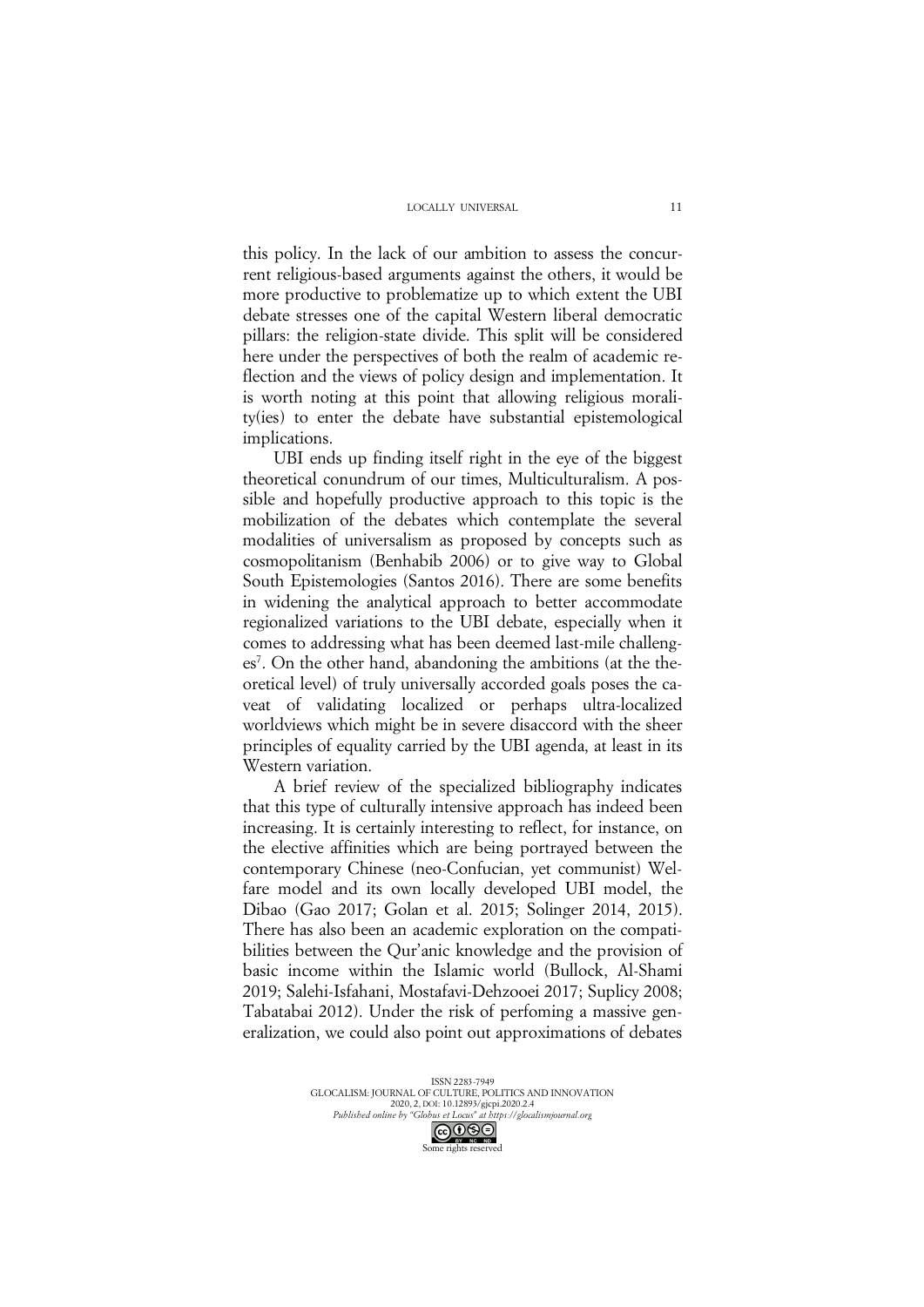exploring the potentialities of UBI, social security and traditional African epistemologies such as the umbrella and transnationally shared philosophy of Ubuntu (Barid et al. 2010; Haushofer, Shapiro 2016; Pal et al. 2005). As for the Latin-American context, the natural connection occurs through already existing family-based Conditional Cash Transfer programs such as those developed by Honduras, Nicaragua, El Salvador, Costa Rica, Guatemala, Mexico and, perhaps the most paradigmatic case, the Brazilian *Bolsa Família* (Freitas 2017; Paiva, Henrique 2012).

As a final example within this list, we could mention the polarized debate that took place in the 2019 Indian elections. The now opposition party, the Congress and its president Rahul Gandhi proposed the biggest UBI project in the globe to date, targeting no less than 20 per cent of the entire country's population (Coady, Prady 2018; Davala et al. 2015; Ortiz et al. 2018). Curiously, the situation party, the Bharatiya Janata Party (BJP) also proposed a variation of UBI focusing, by its turn, on rural communities. It is not only the socioeconomic fate of the country that lodges a fifth part of humankind that is at stake: the embracement of the topic by two main opposing political groups (one of which is heavily attached to a religionbased nationalistic ideology) indicated how, by the end of the day, the parental dispute over the "final assault on poverty"8 is what really appears to be on the line. Even more importantly, it means deciding which version of it will eventually come to fruition and how far it will be from religious justifications.

### DIGITAL CURRENCIES: PROMISE OF A LINGUA-FRANCA?

It seems important to discuss that, due to the inability of machines to deal with the fuzzy edges of both natural languages and socioeconomic norms, it stands to reason that the digitalization (OECD 2018) of our financial systems will require some effort towards standard protocols such as those that served as cornerstones for the Internet and the World Wide Web (OECD 2018). This analogy is flawed since most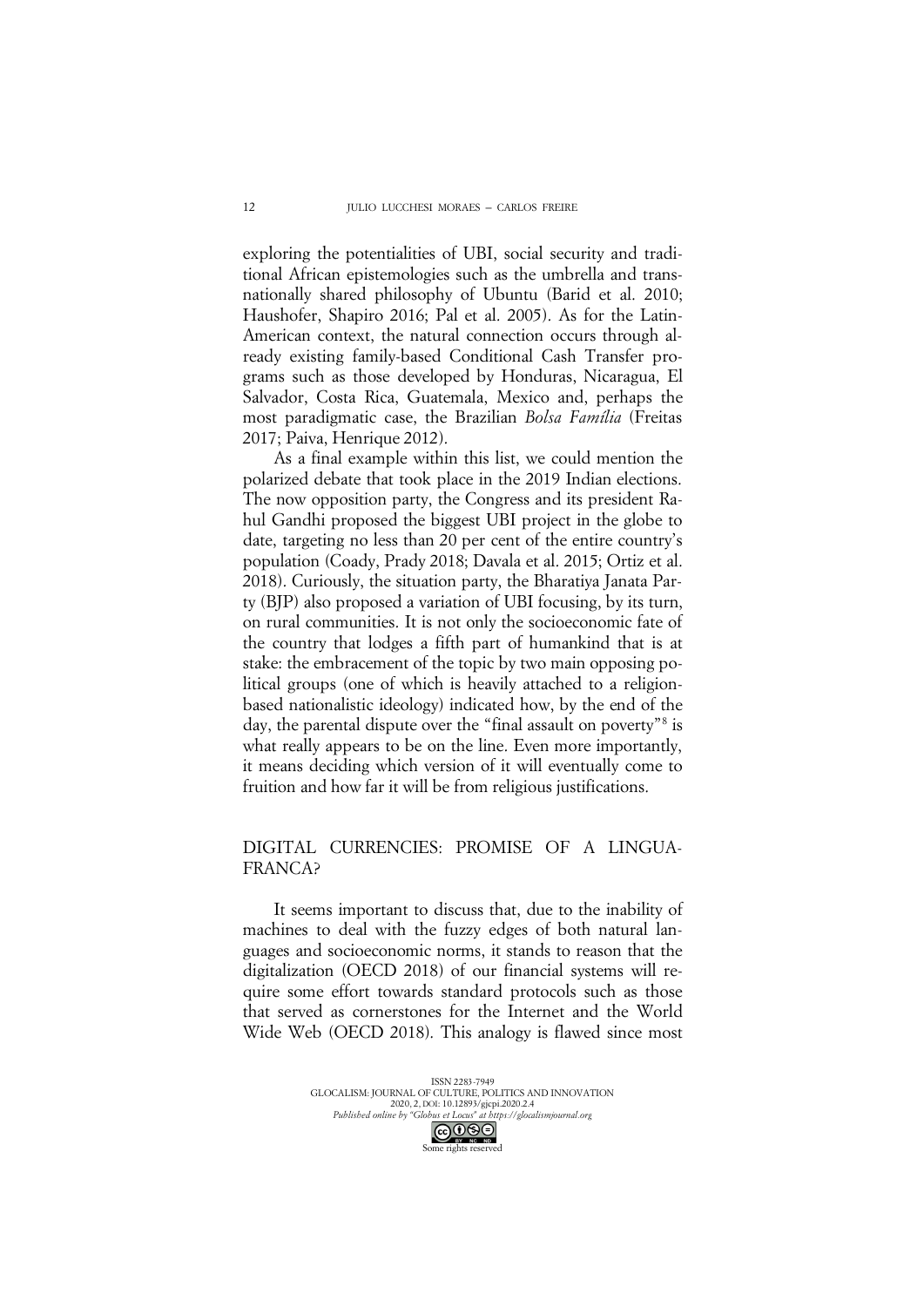digital financial systems today are composed of proprietary silos confined inside large and mainly private organizations while the Internet remains open and supported by a nonprofit ethos (McKee et al. 2015). The authors of this paper maintain, though, that competing ontologies (Bruin et al. 2018) regarding both the degree of openness and the innerworkings of these emerging digital finance ecosystems will also depend on a higher-level consensus that precludes the simplistic (and, again, naively techno-optimistic) efficiency-based approach.

In a brave new world of wild potentialities (there including true chances of massive and coordinated eradication of poverty and economic hardship at a global scale), there are approaches yet to be consolidated, economic precepts yet to be codified within structures that can either reinforce the ongoing apparatus or open up for augmented (transparent, horizontally-distributed, democratic etc.) possibilities. The confinement of a financial structure inside a digitized environment does not erase its complexities. If anything, it poses additional challenges (also geopolitical ones, as current debates on the rise of the Digital Yuan clearly indicate) (Clark 2006; Kuleimenov 2014).

Optimistically, it is precisely in solving those challenges that exciting possibilities might arise. An interesting connecting avenue between UBI and digital finance seems to be their shared iterative nature: considering no digital interface is fully accomplished in its first version, digital *UBI* schemes should, therefore, be seen within the framework of learning-by-doing. Just like any other software or app, UBI schemes would constantly be subject to upgrades and ameliorations.

As a matter of fact, even a seemingly stable edifice such as the concept of money is being upended by the digitization of finance (B.I.S. 2017). Three-quarters of a century after Bretton Woods and almost five decades after the Nixon shock, we might be on the verge of a new wholesale overtaking of the global monetary system, a situation only amplified by the current situation of pandemic and, perhaps even more problematic, the ongoing trade war between China and the US. This is an inflection that should not go unnoticed by proponents of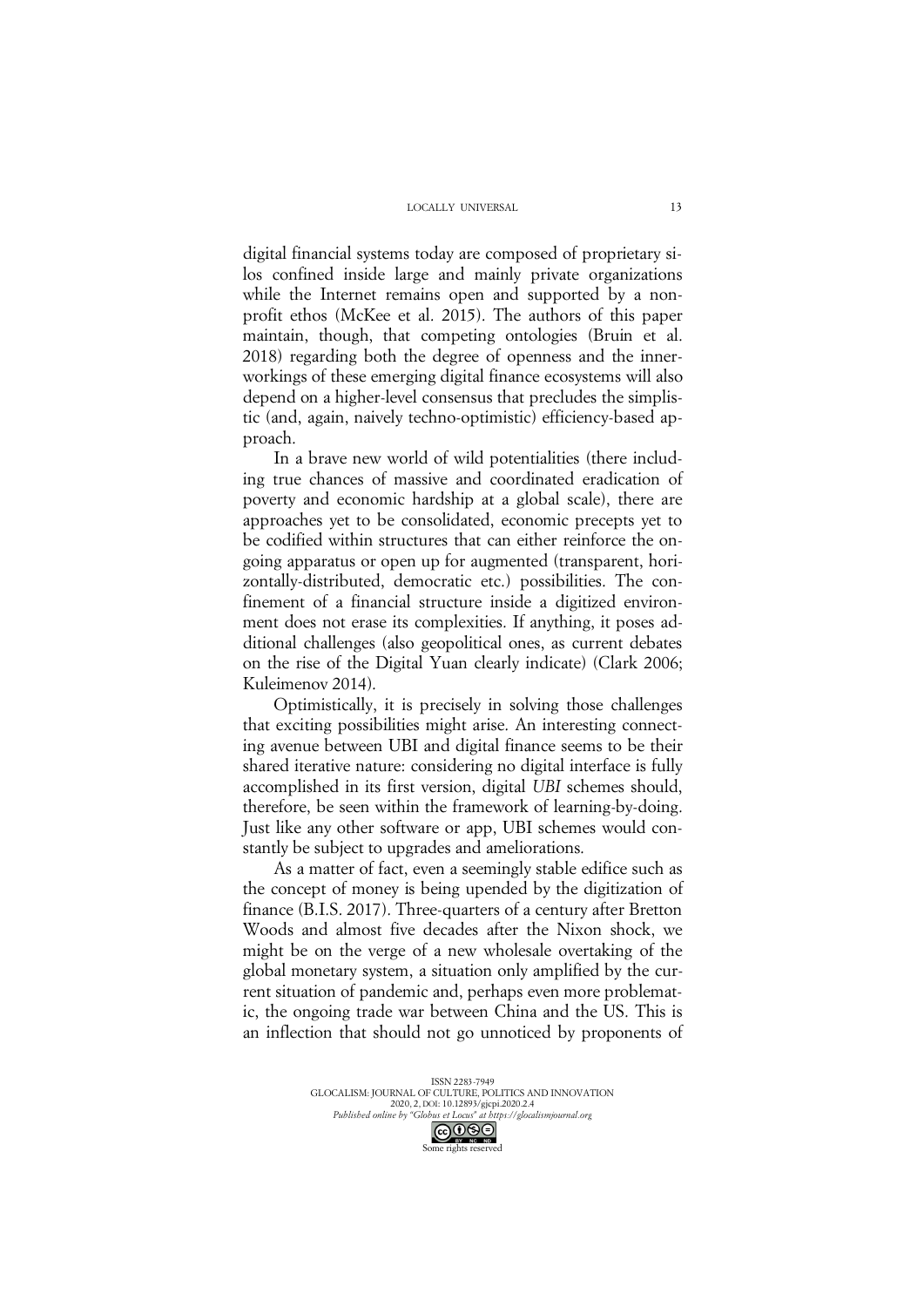UBI. The new taxonomy of money adapted from the (mainstream) Bank for International Settlements (2017) is a useful shorthand to evaluate new types of functional intersections (see figure 3). Debates about the implementation of UBI should not shy away from these technical challenges, much on the contrary: technological literacy may open new avenues to cope with the new fiduciary international environment through inventive – and hopefully – socially inclusive techniques. In times of COVID-19 and pleas for social distancing, nothing would be more bizarre than developing a bricks and mortars policy, demanding presential, i.e., non-digital, attendance.

Even the most disruptive variations of money such as the electronic peer-to-peer currencies (commonly referred to as "cryptocurrencies" – since their existence hinges on computational cryptography) tend to fit the bill for UBI reasonably well: they are socially scalable, openly distributable, selforganizing, censorship-resistant and have minimal trust requirements regarding security (Nakamoto 2008). They are also trending up in mainstream adoption and awareness, following perhaps a more eventful path in the trail of reports about Bitcoin and its price fluctuations. The fascination with both cryptocurrencies and UBI makes the pairing of the two almost inevitable in the mind of the general public, although there is only thin literature on the subject. The "pie in the sky" vision of UBI distributed in universally accepted cryptocurrency may entice the imagination of the cypherpunk and social reformists out there, but it is our understanding that economic systems are filtered through social constructs and traditions will resist sweeping takeovers<sup>9</sup>.

The technocrat's dream of an entire world defined by computer code, is both fascinating and dauting in the same. Fascinating because computer code is orders of magnitude more adaptable than social constructs, but dauting because the nexus of control sits squarely in the hands of a fairly inscrutable elite. Worse still, can be even more easily hijacked by bad actors, including single individuals, nation states and rogue groups. Future threads include rogue systems since the rise of artificial intelligence is happening on a parallel track of the digital currency revolution.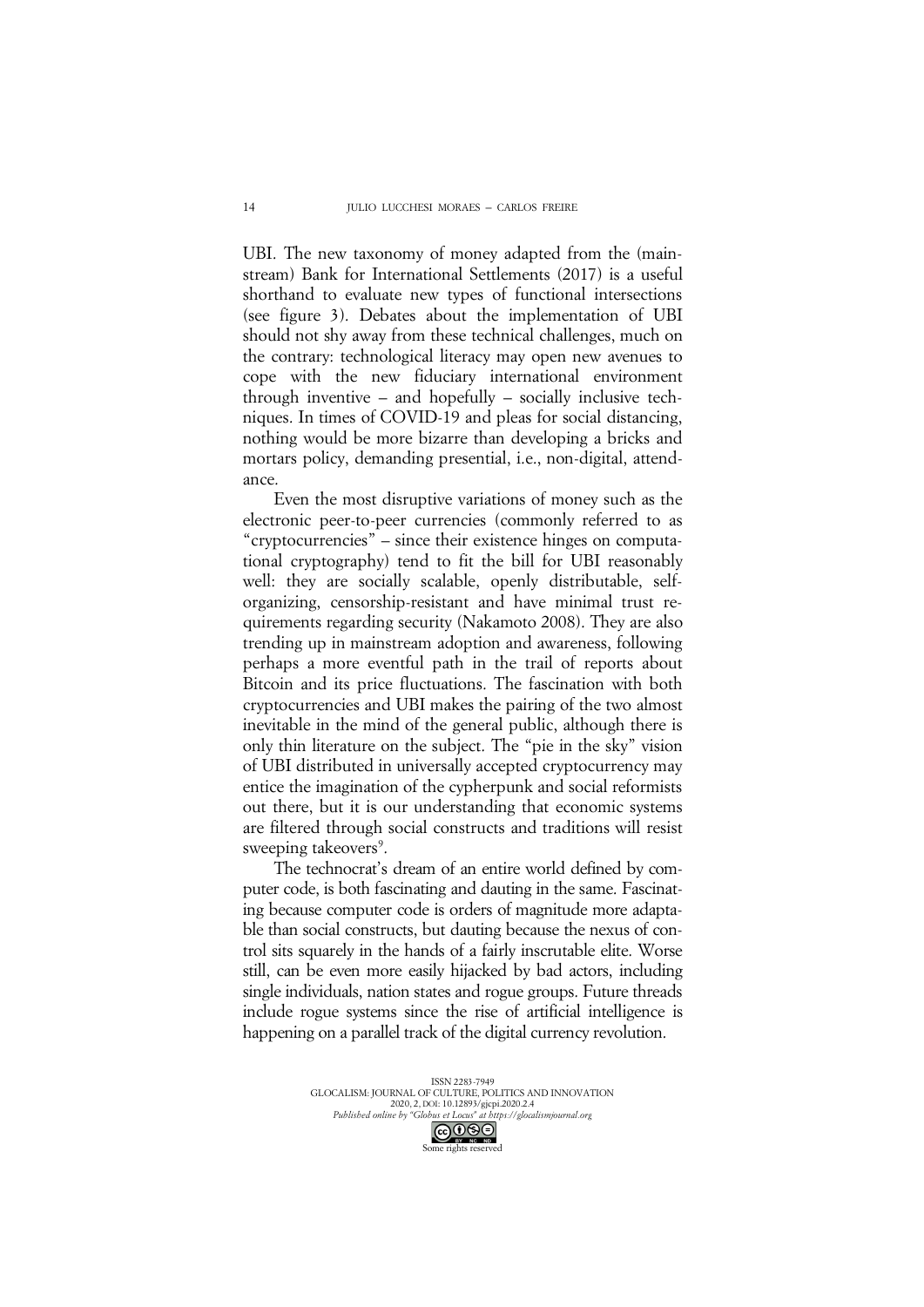

Fig. 3. *The Money-Flower: a taxonomy of Money.*

Source: *BIS (2017: 59-60). Adapted by the Authors.*

Despite also having interesting implications in other areas, we wish to further explore cryptocurrencies regarding how they relate to UBI and the logistics involved as well as the costs for the allocation of resources. For instance, if the processing costs (measured as cents per dollar sent) for distributing a stipend via cryptocurrency wallets are significantly lower than that by mobile payments, this might be enough to tip the balance in favor of the technology.

Diverse in their scope, budget and objectives, UBI projects throughout the world also vary based on engagement and the existing degree of (dis)trust in traditional finances and financial institutions. The more the possibilities provided by the digital environment stretch up our very (and shared) concept of money and currency; the more plastic our thoughts about UBI initiatives need to be. As the UBI agenda gains traction worldwide, it may be mature to start acknowledging the possibilities of non-convergent solutions – at least when it comes to its technical components.

Devising a way to distribute financial resources will also give sufficient push to other key infrastructure developments, namely access to the power grid, access to telecommunication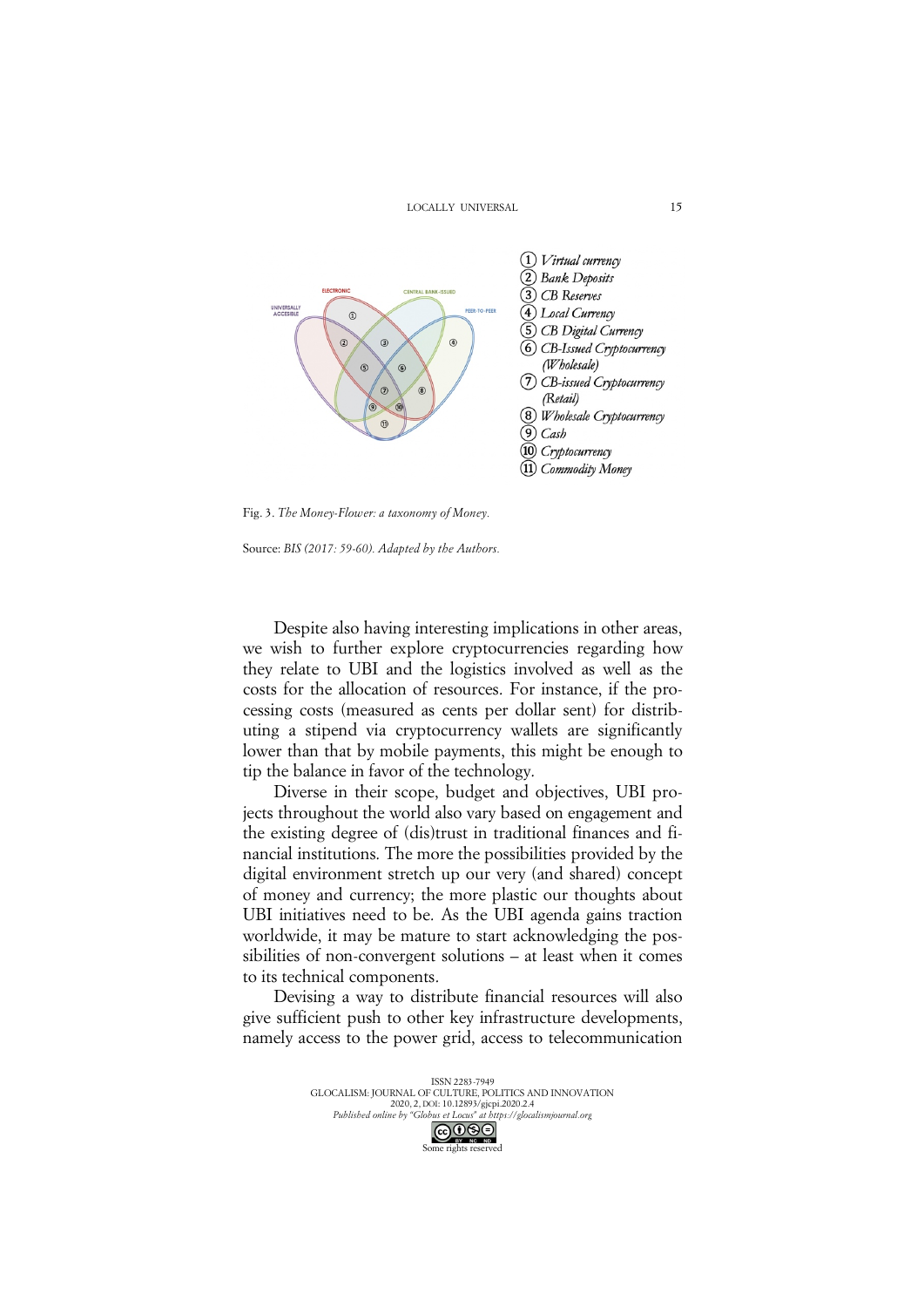networks, access to the Internet, access to cheaply manufactured mobile devices, access to intelligent automation and other artifacts that we deem common in the developed world, but only trickle down to large, impoverished populations.

#### FINAL REMARKS

This article promoted some preliminary exploration on the differential justifications revolving the burgeoning concept of Universal Basic Income (UBI). Simultaneously lauded as the potential cure for all ills and condemned as the sum of all fears, UBI appears to be a polemic topic, enveloped – almost because of its sheer nature – by thick ideological layers. The authors see the broadening of this agenda with mildly positive eyes; an increase in thematic debates (both within and outside the realms of Academia and of policy-making) tends to translate into a salutary naturalization (demystification) on fundamental topics such as the United Nations Sustainable Development Goals or, more broadly, the practical possibilities of securing dignified living for all human beings, regardless of their origin, condition or jurisdiction.

At the same time, surge of national (or regional) variations should also be regarded with caution, given the risks of what we have identified as risks of populistic capture of the topic, a situation which could, in a strange way, compromise the entire idea on the UBI political edifice. Local adjustments are justifiable for pragmatic reasons since UBI schemes must inevitably operate within localized sociopolitical structures and arrangements. The invitation to internationally alternative models, however, must never overlook the potential caveats of settling extreme levels of cultural relativism, under the risk of validating discriminatory frameworks or eventually losing the central ambition of the whole project, i.e., securing support for all.

In the first sessions, we have briefly visited several competing models, indexing our journey to the ideological affiliation of their proponents. Our evaluation was that the concurrent existence of debates within the liberal, social democrat or even new traditional bibliographies might become a real barri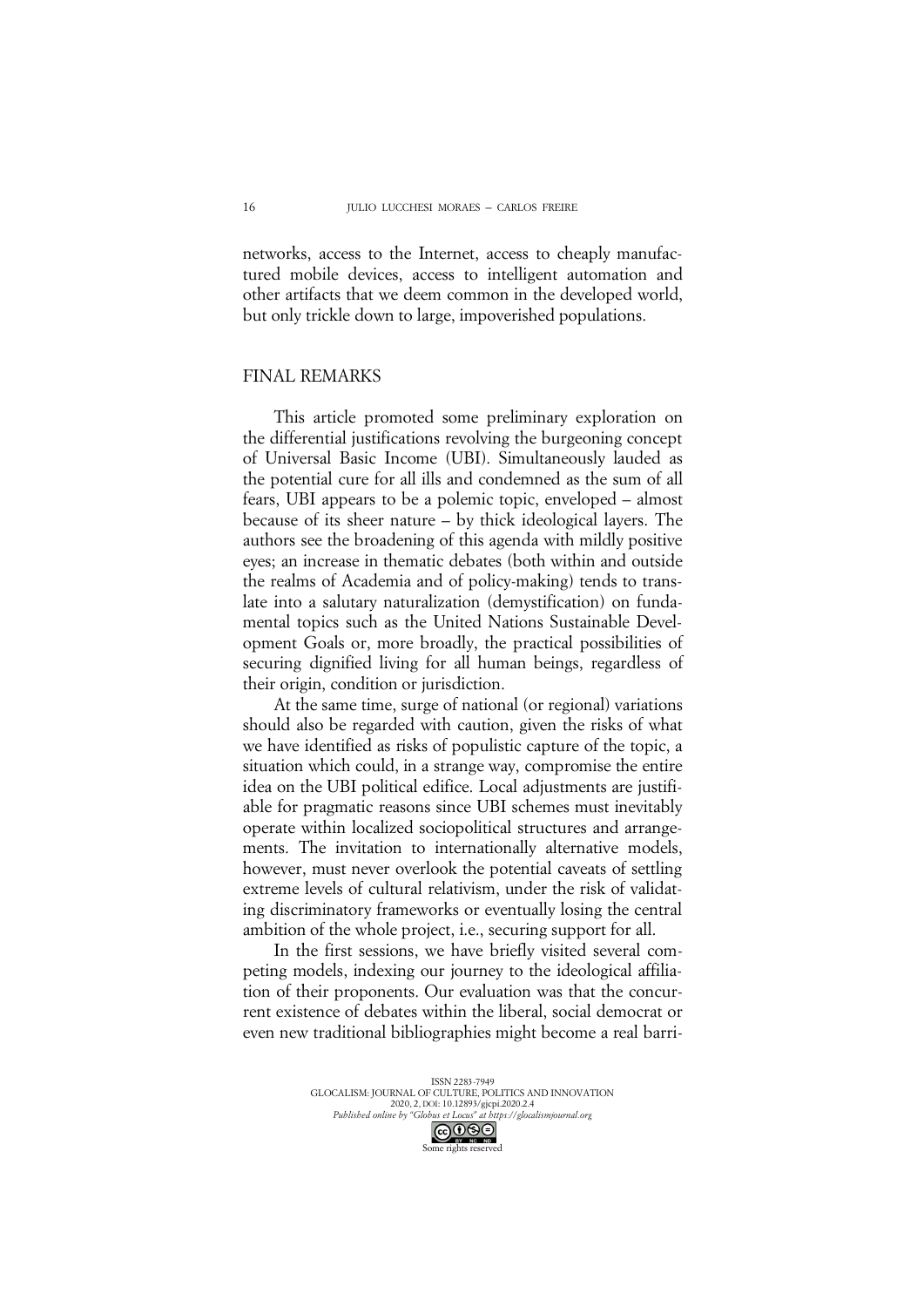er towards the effective implementation of models on a greater scale. We have also proposed here some tentative approximations between UBI and emerging debates on digital finance, there including its most disruptive versions such as those proposed by defendants of cryptocurrencies. Again, these propositions should be seen with cautious optimism. Debates are never purely technical and all ambitions of such levels of alleged technological neutrality should be abandoned, lest we be naive.

As a final remark, the authors suggest that one more degree of complexity be added: the systemic nature of the global markets and its two main mobile factors: labor and capital or, more specifically, the challenges connected to securing UBI within a landscape marked by mass migration, intense fluxes of capital and illiberalism. The hypothesis we wish to explore in a following paper is that the world might, indeed, start registering a multiplication of UBI models within the next years. Curiously, – so will we argue – this phenomenon might derive precisely from the multiplication of models at a global scale. We will propose that the topic de viewed through the dynamic lenses of Multipolarity. We will then understand how domestic economic policies are never truly local, in the sense that they are either *a*) responding to the international environment or *b*) effectively trying to induce changes in other fiscal jurisdictions (a quite relevant topic in times of "trade wars"). Just like climate change or the process of digitalization, we will debate how countries might end up finding UBI-related exits not out of choice, but out of necessity (as "responses" to international, "rival" models). As our final words, we advocate that some level of international coordination – even at its most basic, regulatory, or technical areas – should be achieved.

#### ACKNOWLEDGEMENTS

A preliminary version of this paper has been presented at the 14th World Association for Political Economy Conference ("Class, State and Nation in the Twenty-Firth Century") and submitted to the 2019 International Conference on Sustainable Development (ICSD) ("Good Practice: Models, Partnerships, and Capacity Building

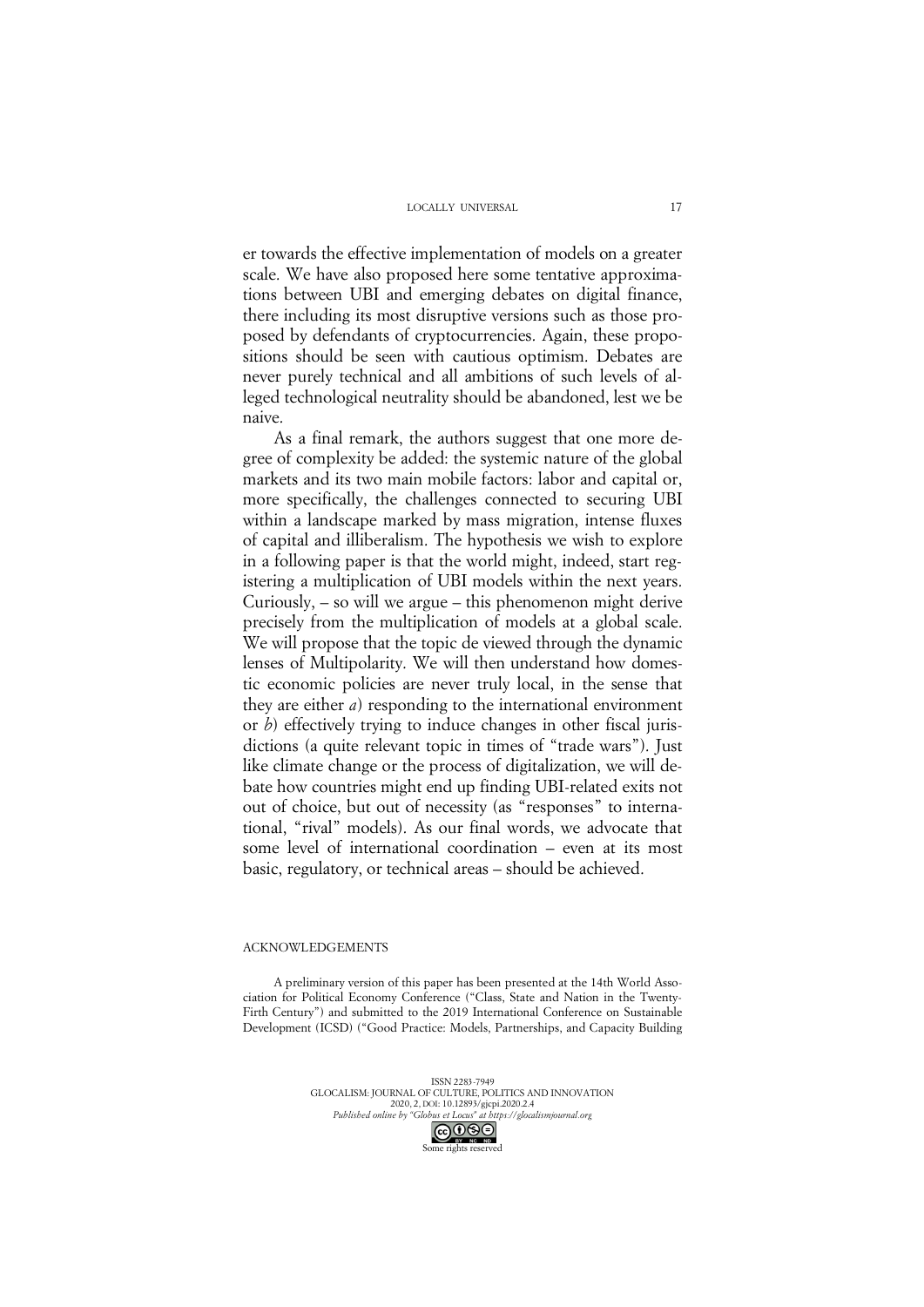for the SDGs") and the UN Secretary-General announced the Task Force for Digital Financing of the Sustainable Development Goals.

#### **NOTES**

<sup>1</sup> A consensus whose (ethical) validity seems not only to be acknowledged by almost every culture but also whose beneficial promises appear to be simply "blowing in the wind" (Suplicy 2008).

<sup>2</sup> Google did improve its data capturing accuracy after 2016, thus explaining the subtle shift in this year.

See the note below.

<sup>4</sup> The authors have decided to maintain regionalized data in March 2020 (and not a later period), given the relative oscillation of searches on the period derived, precisely, due to the outburst of the pandemic. There has been a massive increase in searches on the topic on certain localities, but in order to proper account for them, we would need to consider their national names (the Italian *Reddito di Cittadinanza* or the *Canada Emergency Response Benefit*).

 $5$  For visual simplicity, we have deployed 2 Digit ISO codes to represent the countries. For aggregative purposes, France includes both its main European Territory and its maritime possession, such as Réunion Island. Readers should also take in mind that there is a linguistic bias in these searches, since searchers departing from non-anglophone would most likely use vernacular terms such as *renda minima*, *revenu de base* etc.

<sup>6</sup> Again, Argentinean writer Jorge Luis Borges is a handful reference, in his (poetical) statement from a 1974 interview, when he states that "Canada is so far away it hardly exists".

<sup>7</sup> A fundamental area of research, in this case, relates to securing dignified methods of payments and reception of UBI resources, avoiding stigmatization or shame. There is, in this sense, a substantial amount of academic discussion on how to properly design programs which are "shame-proof". The role of digitization should not be diminished within this domain.

<sup>8</sup> This is way through which Congress President Rahul Gandhi referred to his party's proposal, the NYAY (Nyuntam Aay Yojana, or Minimum Income Plan, an acronym which, in Hindi, also means "Justice").

<sup>9</sup> An interesting research topic would encompass a spectrum analysis of these two propositions against the varying backdrop cultural customs, financial and technological readiness and economic suitability.

#### **REFERENCES**

R. Adami (2012), *Reconciling Universality and Particularity through a Cosmopolitan Outlook on Human Rights*, in "Cosmopolitan Civil Societies: An Interdisciplinary Journal", 4, 2.

S. Barid, E. Chirwa, R. Garfein, C. McIntosh, B. Ozler (2010), *The Impact of Cash Transfers on the Educational Attainment, Sexual Behavior, and HIV Status of Adolescent Girls in Malawi* (World Bank).

> ISSN 2283-7949 GLOCALISM: JOURNAL OF CULTURE, POLITICS AND INNOVATION 2020, 2, DOI: 10.12893/gjcpi.2020.2.4 *Published online by "Globus et Locus" at https://glocalismjournal.org*

18

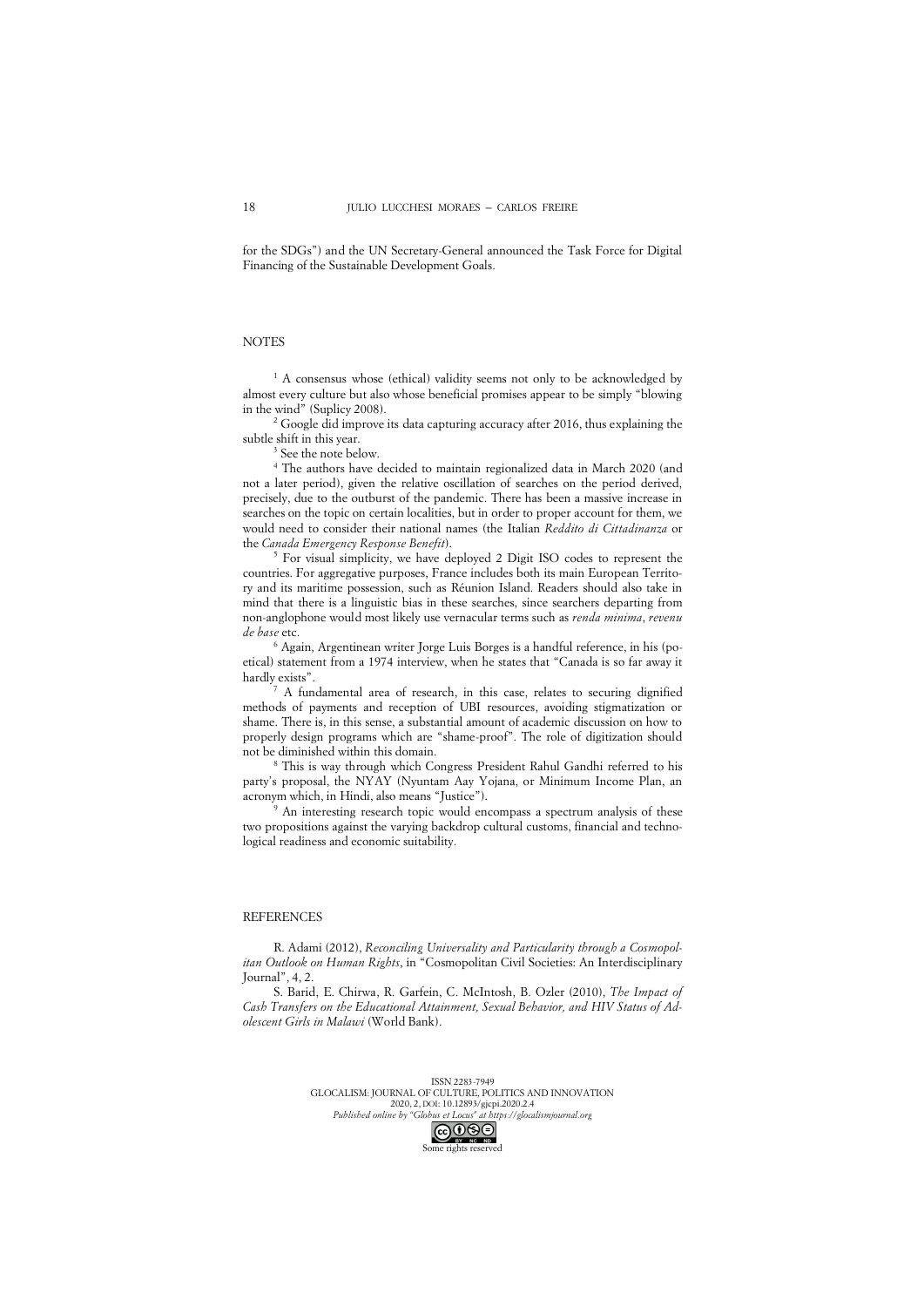A.H. Bay, A.W. Pedersen (2006), *The Limits of Social Solidarity: Basic Income, Immigration and the Legitimacy of the Universal Welfare State*, in "Acta Sociologica", 49, 4, pp. 419-436.

S. Benhabib (2006), *Another Cosmopolitanism: Hospitality, Sovereignty and Democratic Iterations* (Oxford: Oxford University Press).

S. Birnbaum (2010), *Radical Liberalism, Rawls and the Welfare State: Justifying the Politics of Basic Income*, in "Critical Review of International Social and Political Philosophy", 13, 4, pp. 495-516.

S. Birnbaum (2012), *Basic Income Reconsidered: Social Justice, Liberalism and the Demands of Equality* (London, New York: Palgrave).

S. Birnbaum (2013), *Self-Ownership, Liberal Neutrality and the Realm of Freedom: New Reflections on the Justification of Basic Income*, in "Jurisprudence", pp. 344-357.

B.I.S. (2017), *BIS Quarterly Review: International banking and financial market developments*, in "September BIS Quaterly Review", pp. 55-67.

B. Boraks (2018), *Plenary presentation: the very real realities of convergence*, in "NABIG".

B.D. Bruin, L. Herzog, M. O'Neill, J. Sandberg (2018), *Philosophy of Money and Finance*, in *"*The Stanford Encyclopedia of Philosophy*".*

K. Bullock, A. Al-Shami (2019), *Islamic Perspectives on Basic Income*, in "The American Journal of Islamic Social Sciences", 36, 1, pp. 29-52.

T. Callan, C. O'Donoghue, H. Sutherland, M. Wilson (1999), *Comparative Analysis of Basic Income Proposals: UK and Ireland*, in "Microsimulation Unit Research Note MU/RN/31".

E. Christensen (2002), *Feminist Arguments in favour of Welfare and Basic Income in Denmark*, in "9th International Congress on Basic Income. Geneva, Septembe 2002", pp. 12-14.

S. Clark (2006), *Ein Grundeinkommen für Russland?*, in M. Füllsack (Hrsg.), *Globale soziale Sicherheit. Grundeinkommen – weltweit?* (Hamburg: Avinus).

D. Coady, D. Prady (2018), *Universal Basic Income in Developing Countries: Issues, Options, and Illustration for India*, in "IMF Working Papers".

U. Colombino (2010), *Alternative Basic Income Mechanisms: An Evaluation Exercise with a Microeconometric Model*, in "CHILD Working Papers".

U. Colombino (2015), *Ugo, Five Crossroads on the Way to Basic Income: an Italian Tour*, in "Italian Economic Journal", 1, 3, pp. 353-389.

A. Coote, E. Yazici (2019), *Universal Basic Income – A Report for Unions* (New Economics Foundation).

D. Coutinho (2014), *Targeting Within Universalism? The Bolsa Família Program and the Social Assistance Field in Brazil*, in "Verfassung Und Recht in Übersee", 47, 1, pp. 26-35.

J. Cunliffe, G. John (2001), *The Enigmatic Legacy of Charles Fourier: Joseph Charlier and Basic Income*, in "History of Political Economy", 33, 3, pp. 459-484.

S. Davala, R. Jhabvala, S. Kapoor, G. Standing (2015), *Basic income: A transformative policy for India* (London: Bloomsbury).

S. Davies (2017), *Basic Income, Labour, and the Idea of Post*-*Capitalism*, in "Economic Affairs", 37, 3, pp. 442-458.

J.M. Franzoni, D. Sánchez-Ancochea (2016), *Achieving universalism in developing countries* (UNDP Human Development Report Background Paper).

F.J.G. Freitas (2017), *Renda básica de cidadania: desenvolvimento do conceito* (Federal University of Rio de Janeiro, Institute of Economy: Bachelor's Monograph).

Q. Gao (2017), *Welfare, Work, and Poverty: Social Assistance in China* (Oxford: Oxford University Press).

J. Golan, T.S. Jennifer, N. Umapathi, Nithin (2015), *Unconditional Cash Transfers in China: An Analysis of the Rural Minimum Living Standard Guarantee Program*, in "Policy Research Working Paper", pp. 73-74.

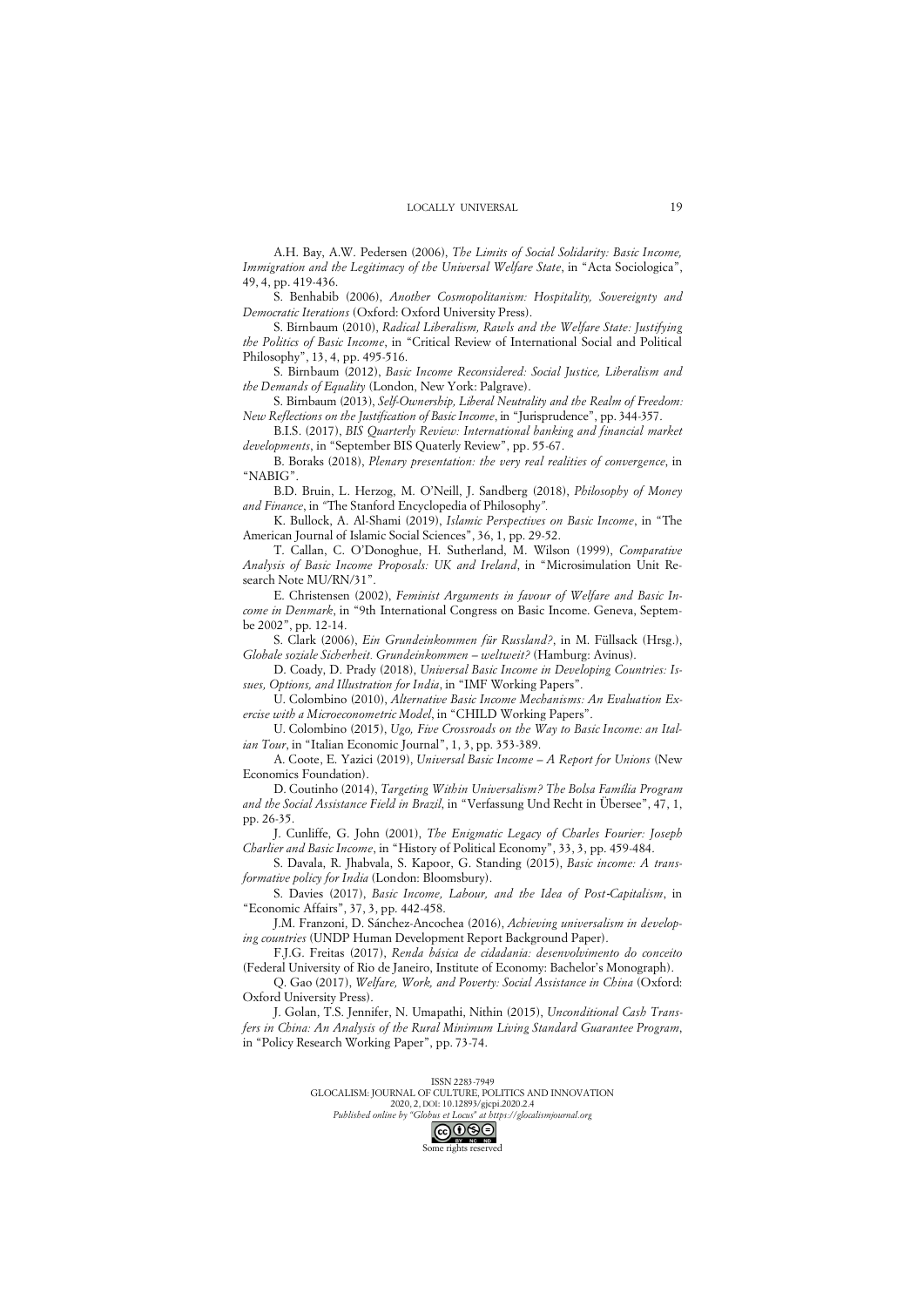J. Habermas (1970), *Technology and Science as "Ideology"*, in *Toward a Rational Society* (Boston: Beacon Press), pp. 81-122.

J. Haushofer, J. Shapiro (2016), *The Short-Term Impact of Unconditional Cash Transfers to the Poor: Experimental Evidence from Kenya*, in "The Quarterly Journal of Economics", 131, 4, pp. 1973-2042.

M. Howard (2002), *Exploitation, Labor, and Basic Income*, in "Analyse Und Kritik", 37, 1/2, pp. 281-303.

N. Kildal, S. Kuhnle (2005), *Normative Foundations of the Welfare State: The Nordic experience* (London, New York: Routledge).

P. Kobak (2016), *A Human Rights Income: How a Basic Income Could Help States Fulfil Human Rights Obligations* (Adam Mickiewicz University: European Master's Degree in Human Rights and Democratisation A.Y).

A. Koslowski, A. Z. Duvander (2018), *Basic Income: The Potential for Gendered Empowerment?*, in "Social Inclusion", 6, 4, pp. 8-15.

D.K. Kuleimenov (2014), *When a salary is not enough for making a living: Casestudy of Livelihood of Kazakhstani households*, in "Life Science Journal", 11(1s), pp. 171-174.

E. Laclau, J. Butler, S. Zizek (2000), *Contingency, Hegemony and Universality: New Dialogues on the Left* (London: Verso).

L. Lakeman, A.M. Lee, L. Christiansen-Ruffman (2004), *Feminist Statement on Guaranteed Living Income, Benefiting Women?*, in "CWS/CF Journal", Spring/Summer, 23, pp. 3-4.

L. Martinelli (2017), *The Fiscal and Distributional Implications of Alternative Universal Basic Income Schemes in the UK* (Institute for Policy Research).

R. McGahey, J.E. Stiglitz (2018), *Universal Basic Income and the Welfare State*, in J.A. Ocampo (ed.), *The Welfare State Revisited* (New York: Columbia University Press).

K. McKee, M. Kaffenberger, J. Zimmerman (2015), *Doing Digital Finance Right: The Case for Stronger Mitigation of Customer Risks*, in "CGAP Focus Note", 103, pp. 34-36.

P. Moss, A. Koslowski (2019), *Parental Leave and Beyond: recent developments, current issues, future directions* (Bristol: Policy Press).

S. Nakamoto (2008), *Bitcoin: A Peer-to-Peer Electronic Cash System*, https://bit coin.org/bitcoin.pdf

OECD (2018), *INFE Policy Guidance on Digitalisation and Financial Literacy,* in "Organisation for Economic Co-operation and Development", pp. 8-10.

I. Ortiz, C. Behrendt, A. Acuna-Ulaate, Q.A. Nguyen (2018), *Universal Basic Income proposals in light of ILO standards: Key issues and global costing* (Geneve: ILO).

L.H. Paiva, L. Henrique (2012), *The Bolsa Familia Programme and Basic Income*, in "14th Basic Income Earth Network Congress".

K. Pal, C. Behrendt, F. Leger, M.C. Florian, K. Hagemejer (2005), *Can Low-Income Countries Afford Basic Social Protection? First Results of a Modelling Exercise*, in "International Labour Office, Social Security Department, Issues in Social Protection", 13.

P.V. Parijs (2009), *Basic Income and social justice: Why Philosophers disagree, Joint Joseph Rowntree Foundation/University of York Annual Lecture, Friday*, in "Mar", 13, pp. 1-19.

C.U. Public Employees (2017), *CUPE Local 79's response to Ontario's Basic Income Pilot*, in "February 10<sup>th"</sup>

F. Roosma (2020), *Public opinion on basic income: Mapping European support for a radical alternative for welfare provision*, in "Journal of European Social Policy", 30, 2, pp. 190-205.

D. Salehi-Isfahani, M.H. Mostafavi-Dehzooei (2017), *Cash transfers and labor supply: evidence from a large-scale program in Iran*, in "Economic Research Forum, Working Paper".